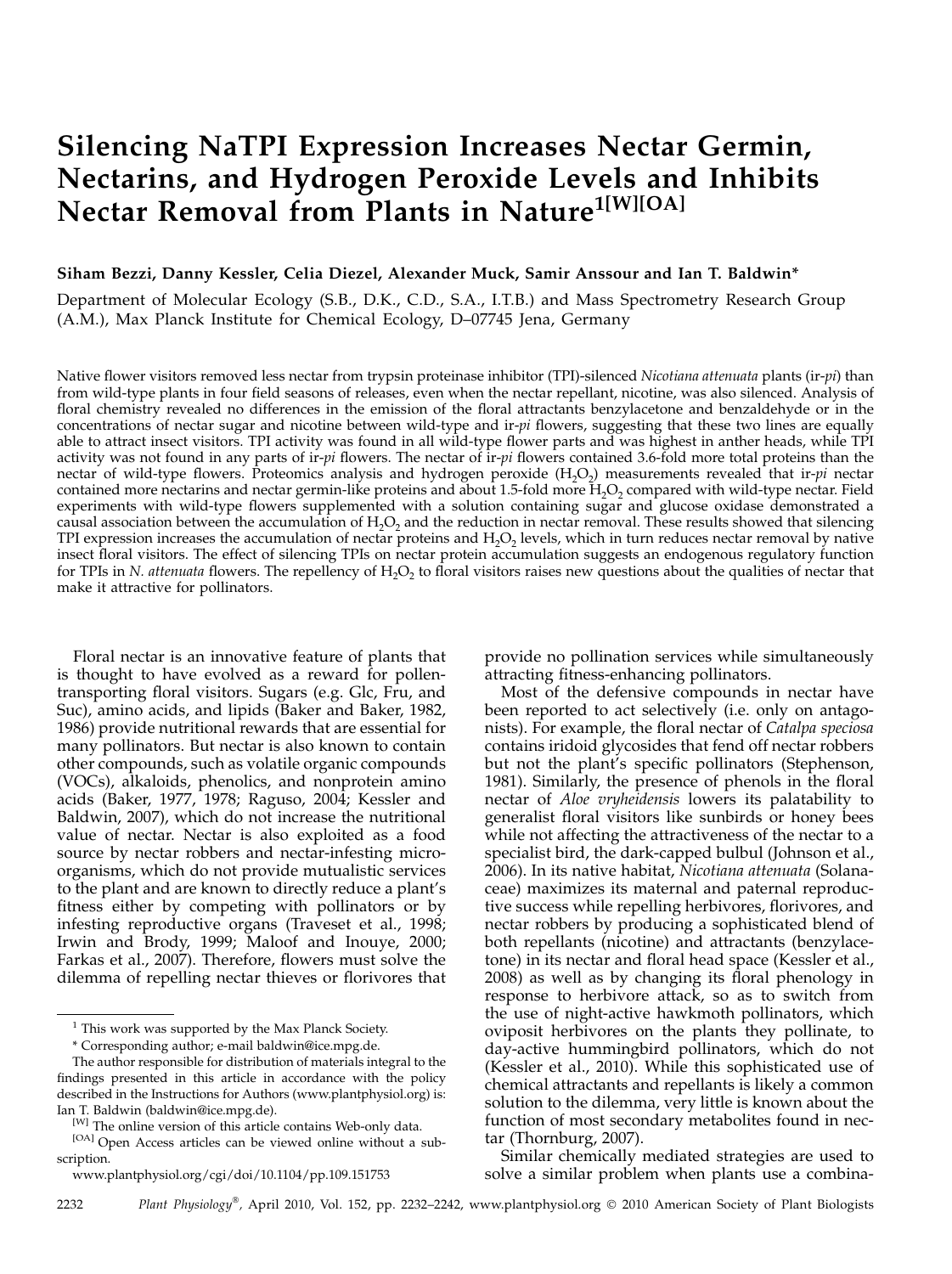tion of direct and indirect defenses to protect their leaves from herbivore attack (Halitschke et al., 2008). In N. attenuata, attack by the specialist herbivore Manduca sexta elicits a remarkable array of direct and indirect defenses, most of which are elicited by the jasmonate signaling pathway in response to herbivore-specific elicitors (Baldwin, 2001; Kessler and Baldwin, 2002; Wu and Baldwin, 2009). These herbivory-elicited responses include the accumulation of toxins and digestibility reducers, which function as direct defenses, as well as the release of a complicated blend of VOCs (Gaquerel et al., 2009), which repel further oviposition by M. sexta moths and attract predacious bugs that feed on M. sexta eggs or larvae, thereby functioning as an indirect defense (Kessler and Baldwin, 2001).

Once herbivores start feeding on N. attenuata leaves, they are frequently repelled by a suite of locally and systemically elicited direct defenses (Steppuhn et al., 2008). Trypsin protease inhibitors (TPIs) are an effective component of this inducible defensive system that reduces the performance of folivores by targeting their main proteolytic digestive enzymes and is strongly induced by herbivore attack (van Dam et al., 2000; Glawe et al., 2003; Zavala et al., 2004b, 2008; Horn et al., 2005). However, in N. attenuata, the biosynthesis of TPIs incurs substantial fitness costs (Zavala et al., 2004a); silencing the TPI gene in N. attenuata abolishes the plant's capacity to produce TPIs and allows it to grow faster, flower earlier, and produce more seed capsules compared with TPI-producing genotypes (Zavala et al., 2004a). Similarly, restoring TPI production by transforming an ecotype of N. attenuata naturally deficient in TPI production (Wu et al., 2007) reduces lifetime seed production (Zavala et al., 2004a). TPIs are not only restricted to leaves but accumulates in reproductive organs, where they may protect these fitness-valuable tissues against attack from florivores and microbes. Atkinson et al. (1993) and Johnson et al. (2007) elegantly demonstrated that TPIs dramatically accumulate in Nicotiana alata stigmas to become the most abundant protein in these tissues. PIs have been reported to accumulate in Solanum americanum seeds, where they were shown to play an important role in seed development (Suk-Fong et al., 2006). These studies highlight that while it is clear that TPIs occur at high levels in reproductive organs, their role in floral function has not been thoroughly explored.

As part of a research program to study the defensive functions of nicotine and TPIs against folivores, we planted N. attenuata plants that had been transformed with RNA interference constructs to silence their nicotine (ir-pmt), TPI (ir-pi), or both (ir-pmt/pi) in the plant's native habitats in Utah during four field seasons. Serendipitously, we noticed that the amount of nectar removed by the native community of floral visitors from ir-pmt/pi plants did not differ from that removed from wild-type plants, although we had recently discovered that silencing nicotine alone (irpmt) consistently increased nectar removal (Kessler and Baldwin, 2007). These observations suggested that

silencing TPIs alone might impede nectar removal by the native community of floral visitors. During two field seasons (2007 and 2009), we compared the amount of nectar removed from wild-type plants and from TPI-silenced plants (ir- $pi$ ) and found that, indeed, less nectar was consistently removed from irpi plants. To understand these observations, we compared the floral chemistry of wild-type and ir-pi plants, including floral volatiles, nectar sugar, nicotine, and proteomes. We found that silencing TPIs increased the accumulation of nectar proteins, especially the nectar germin-like proteins (GLPs) and nectarins, which are known to participate in the nectar redox cycle and generate hydrogen peroxide  $(H_2O_2)$ ; Carter and Thornburg, 2000). Consistent with data on nectar proteins, we also found significantly higher levels of  $H_2O_2$  in the nectar of ir-*pi* plants compared with those of wild-type plants. To test whether the differences in the accumulation of  $H_2O_2$  in the nectar of ir-pi and wild-type plants could explain the nectar removal observations in the field, we experimentally increased  $H_2O_2$  in the nectar of wild-type plants to the levels found in ir-pi nectar using a mixture of Glc oxidase (GOX) and Glc and compared nectar removal by the native community of floral visitors.

## RESULTS

## Response of Floral Visitors to ir-pi N. attenuata Plants

We found in three field seasons (2005, 2006 [Kessler and Baldwin, 2007], and 2007 [Kessler et al., 2008]) that flowers of plants silenced in nicotine production (irpmt) had significantly more nectar removed by the native community of floral visitors than flowers from wild-type plants or empty vector (EV) plants. In 2005 and 2006, the same experiments were conducted, as well as with plants transformed for both nicotine and proteinase inhibitors (ir-pmt/pi) to test the consequences of the combined lack of nicotine and proteinase inhibitors on the native populations of flower visitors. We found that nectar levels in ir-pmt/pi plants did not differ regardless of whether plants were bagged with mesh to exclude flower visitors but allow for normal evapotranspiration (Supplemental Fig. S1; wild type versus ir-*pmt/pi*, Student's t test,  $t_{13} = -0.27$ ,  $P = 0.79$  [2005]; wild type versus ir-*pmt/pi*,  $t_{11} = 1.62$ ,  $P = 0.13$  [2006]) or allowed to be visited by floral visitors ( $t_{13} = -0.26$ , P = 0.80 [2005];  $t_{12} = 1.17$ ,  $\vec{P} = 0.27$  [2006]; Fig. 1).

Inspired by these findings, we compared the consequences of only silencing proteinase inhibitors (ir-*pi*) on the native community of floral visitors. We compared nectar levels in  $EV$  and ir- $pi$  plants, both with and without visitors, in 2007 and 2009. No differences in nectar volume between EV and ir-pi plants were found when inflorescences were enclosed in mesh bags overnight during the time of peak flower visitation (Supplemental Fig. S1; EV versus ir-*pi*,  $t_{14} = -0.9$ ,  $P = 0.4$  [2007]; EV versus ir-*pi*,  $t_{43} = 0.3$ ,  $P = 0.8$  [2009]).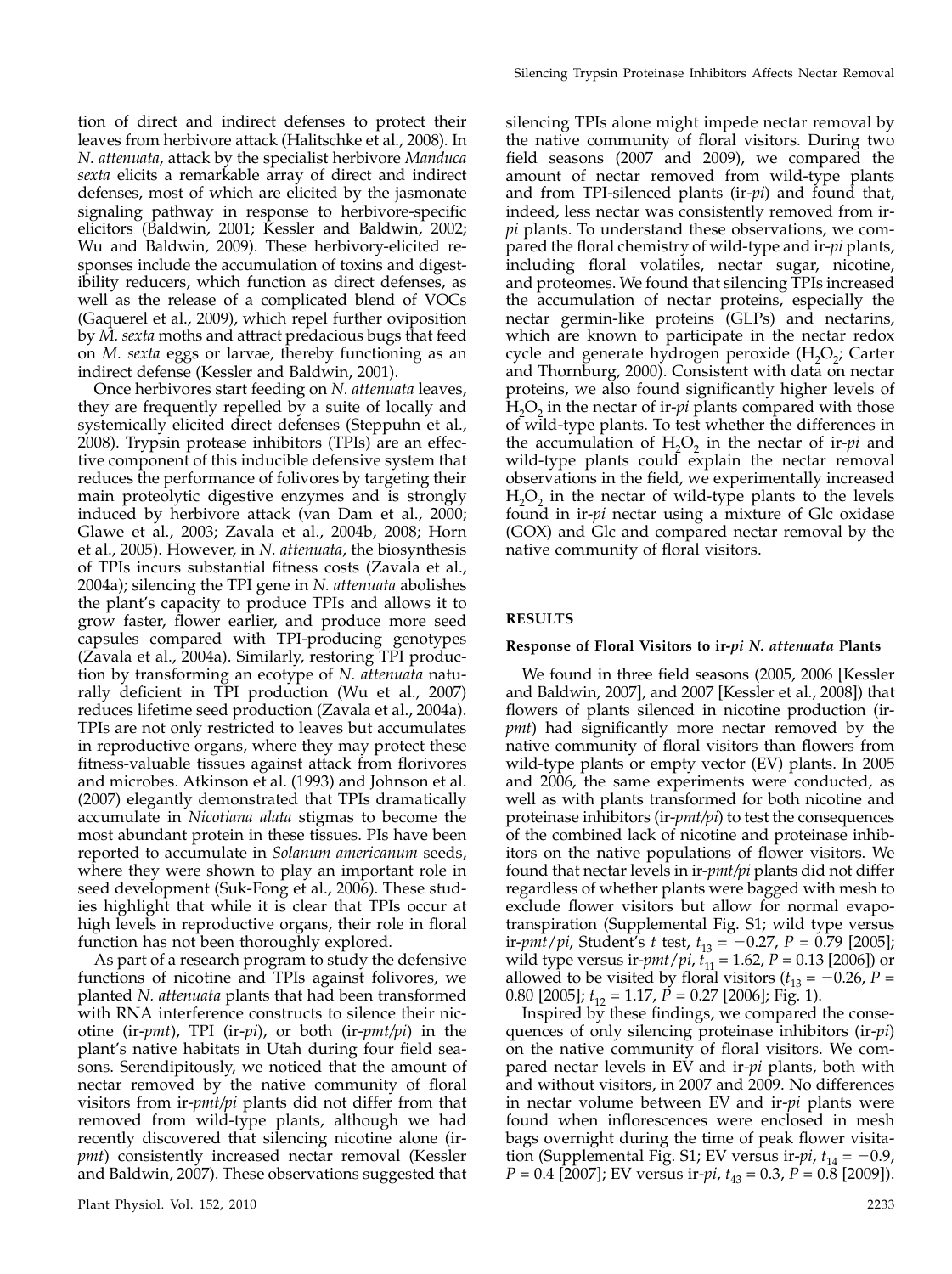Figure 1. Nectar removal from flowers of wild-type, EV, ir-pmt, ir-pmt/pi, and ir-pi plants grown in a field plantation and exposed to native floral visitors during the 2005 to 2007 and 2009 field seasons. Mean  $\pm$  se standing nectar volume is given in flowers of N. attenuata wild-type plants (WT) or EV plants and plants silenced in proteinase inhibitors (ir-pi), nicotine (ir-pmt), or both proteinase inhibitors and nicotine (ir-pmt/pi) production. Nectar volume was measured between 6:00 and 7:30 AM in flowers that had opened for the first time the previous night. Significant differences were determined by Student's t test (\*  $P < 0.05$ ) in 2005, 2006, and 2009 and by paired Student's t test (\*  $P < 0.05$ ) in 2007.



Significantly less nectar was removed by floral visitors in uncovered ir-pi plants compared to EV plants (paired t test,  $t_{19} = 2.9$ ,  $P = 0.009$  [2007]; Student's t test,  $t_{62} = -1.07$ ,  $P = 0.05$  [2009]; Fig. 1).

# Analysis of Flower Volatiles, Nectar Nicotine, and Nectar Sugar in Wild-Type and ir-pi Plants

To determine the cause of the differences in nectar removal between wild-type and ir-*pi* flowers, we examined the volatile profiles from these two genotypes for compounds known to attract or repel flower visitors. Single flowers from field-grown N. attenuata wild-type and ir-pi plants were trapped overnight from 8 PM until 10 AM. No significant quantitative differences were detected in the emission of the two most abundant floral VOCs, benzylacetone and benzaldehyde (Student's *t* test,  $t_{13} = -0.36$ ,  $P = 0.72$ ; Supplemental Fig. S2) as well as in the emission of other VOCs that are trace constituents of the floral head space of field-grown plants, namely  $\alpha$ -pinene, b-pinene, D-limonene, ethylbenzoate, benzylalcohol, and  $\beta$ -myrcene ( $P > 0.05$ ).

Furthermore, the nectar nicotine concentration, which averaged  $18.5 \pm 2.2 \mu$ M, did not differ between wild-type and ir-*pi* plants (Student's t test,  $t_{13} = 1.00$ ,  $P = 0.33$ ; Supplemental Fig. S3). Similarly, nectar sugar concentrations did not differ between EV and ir-pi plants (Student's t test,  $t_{14} = 0.04$ ,  $P = 0.84$ ; Supplemental Fig. S4).

# TPI Activity in Flower Parts and Nectar of Wild-Type and ir-pi N. attenuata Plants

To determine whether or not active TPIs present in flower parts of both genotypes (wild-type and ir-*pi* 

N. attenuata) might explain the differences in nectar removal, we measured TPI activity in all flower parts and in nectar of both lines (Fig. 2). In wild-type flowers, active TPIs were present in all parts, but at different levels. Anther heads together with ovaries exhibited the highest TPI activity among all wild-type flower parts. TPI levels in the anther heads  $(12.7 \pm 0.4)$ nmol mg<sup>-1</sup> protein) and ovaries (12.14  $\pm$  0.7 nmol mg<sup>-1</sup> protein) were not significantly different ( $P = 0.21$ ); these were followed by the TPI levels in the nectary  $(5.08 \pm 0.8 \text{ nmol mg}^{-1} \text{ protein})$ , stigma and styles  $(3.7 \pm 0.04 \,\mathrm{nmol \,mg^{-1}}$  protein), corolla limbs  $(1.9 \pm 0.1)$ nmol mg<sup>-1</sup> protein), corolla tubes (1.16  $\pm$  0.004 nmol  $mg^{-1}$  protein), and anther tubes (0.22  $\pm$  0.04 nmol  $mg^{-1}$  protein). TPI activity was also detected in wildtype nectar (8.3  $\pm$  0.4 ng  $\mu$ L<sup>-1</sup>; Fig. 2C). In contrast, TPI activity was not detected in all parts of ir-pi flowers by gel activity assays (Fig. 2B). The presence of trace levels of TPI activity in all parts of ir-*pi* flowers using the radial diffusion assays (Fig. 2A) is likely due to the presence of secondary metabolites such as phenolic compounds that inhibit the trypsin in the assay.

## Proteomic Analysis of Wild-Type and ir-pi Nectar

The analysis of nectar proteomes of wild-type and ir-pi plants revealed that the latter contains quantitatively more proteins than the former. Bradford protein measurements (Bradford, 1976) showed that the concentration of proteins in ir-pi nectar (0.17  $\pm$  0.01  $\mu$ g  $\mu L^{-1}$ ) was 3-fold higher than in wild-type nectar  $(0.047 \pm 0.002 \ \mu \text{g} \ \mu \text{L}^{-1}).$ 

Nectar proteins were identified by matrix-assisted laser-desorption ionization time of flight (MALDI-TOF) and nanoflow liquid chromatography-tandem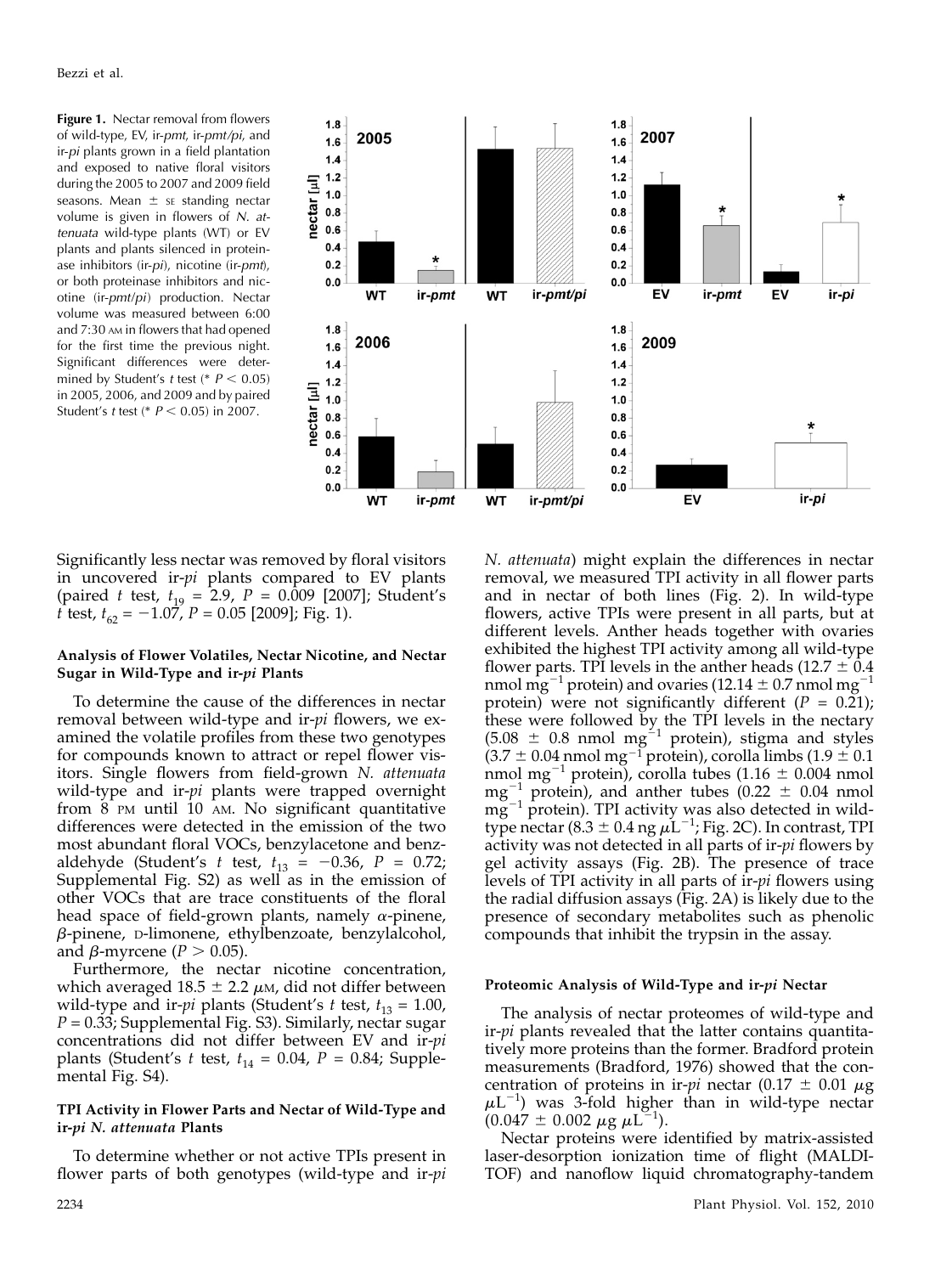

Figure 2. Two independent assays of TPI activity (means  $\pm$  se) in different flower parts (A and B) and nectar (C and D) of three replicate pooled samples of wild-type (WT) and ir-pi flower parts: x-ray film contact print technique (B and D) and radial diffusion assay (A and C). These two techniques revealed that nectar and all flower parts of N. attenuata (wild type) contain active TPIs, whereas in ir-pi plants, TPI activity was absent. The highest level of TPI activity in N. attenuata (wild-type) flowers was detected in anther heads and ovaries. A and C, Radial diffusion assays (Van Dam et al., 2001). Asterisks indicate significant differences of TPI activity in wild-type flower parts compared with those of ir-pi (unpaired t test, \*\*\*  $P < 0.0001$ , \*\*  $P < 0.005$ ). No significant difference in TPI activity was found between anther heads and ovaries of wild-type flower parts; however, anther heads and ovaries had significantly higher TPI activity than other wild-type flower parts. B and D, X-ray film assay (Zavala et al., 2008). Forty micrograms of total protein (determined by the Bradford assay) from each flower part was loaded on a 12% native gel for electrophoresis. After electrophoresis, the gel was incubated for 15 min in 0.02% trypsin solution and washed three times with 0.1 <sup>M</sup> Tris-HCl (pH 7.8). TPI spots were visualized after washing the films with tap water as unhydrolyzed gelatin on the x-ray film. In C and D, nectar samples collected in the morning (from 7 to 9 AM) from flowers that had opened for the first time the previous night were centrifuged, dialyzed, and concentrated, after which their protein concentrations were estimated by the Bradford method. Sixty micrograms of protein from each nectar sample was loaded on a 12% native gel. Significant differences between TPI activity in wild-type nectar and ir-pi nectar are indicated: \*\*  $P < 0.005$ .

mass spectrometry (LC-MS/MS) analysis performed on both common and differentially expressed spots separated by two-dimensional (2D) gel electrophoresis for both ir-pi and wild-type nectar (Fig. 3). In contrast to other Nicotiana species, N. attenuata flowers only produce up to  $5 \mu L$  of nectar; therefore, the nectar of more than 400 flowers was required to be pooled for the proteomics analysis of each line. The common spots, which accumulated at a similar position (Supplemental Table S2), were mostly nectar GLPs and nectarins (I, II, and III). In the nectar of ir-pi plants, a number of additional spots were observed that yielded MS/MS de novo peptide sequences leading to further identification as nectar GLPs and nectarins (Supplemental Table S1). The spots identified as ribulose 1,5 bisphosphate carboxylase proteins on the 2D gels are likely contaminations originating from the corolla tube when the glass capillary was pushed down the corolla tubes of more than 400 flowers to collect the pooled nectar samples required for the proteome analysis. The spot numbers, peptide sequences, names, accession numbers, and sequences of the identified proteins are summarized in Supplemental Tables S1 and S2. Details of the alignments of sequenced peptides with the identified proteins are presented in Supplemental Table S3.

#### $H<sub>2</sub>O<sub>2</sub>$  Measurement in Wild-Type and ir- $pi$  Nectar

To determine whether the higher protein content of ir-pi nectar is correlated with the higher concentrations of  $H_2O_2$ , we measured  $H_2O_2$  in the nectar using two different quantification procedures. The measurement of  $H_2O_2$  using a fluorescence method revealed that ir-*pi* nectar contains 30.2  $\mu$ M H<sub>2</sub>O<sub>2</sub>, which is 1.3-fold higher than in wild-type nectar (23.4  $\mu$ m; Student's t test,  $t_6$  =  $-6.1$ , degrees of freedom = 10,  $P = 0.0001$ ; Fig. 4A), whereas the  $H_2O_2$  measurement using the luminescence method resulted in higher total values (188.6 and 116.2  $\mu$ M for ir-*pi* and the wild type, respectively); however, similar differences were found in  $H_2O_2$ nectar contents between the two genotypes (1.6-fold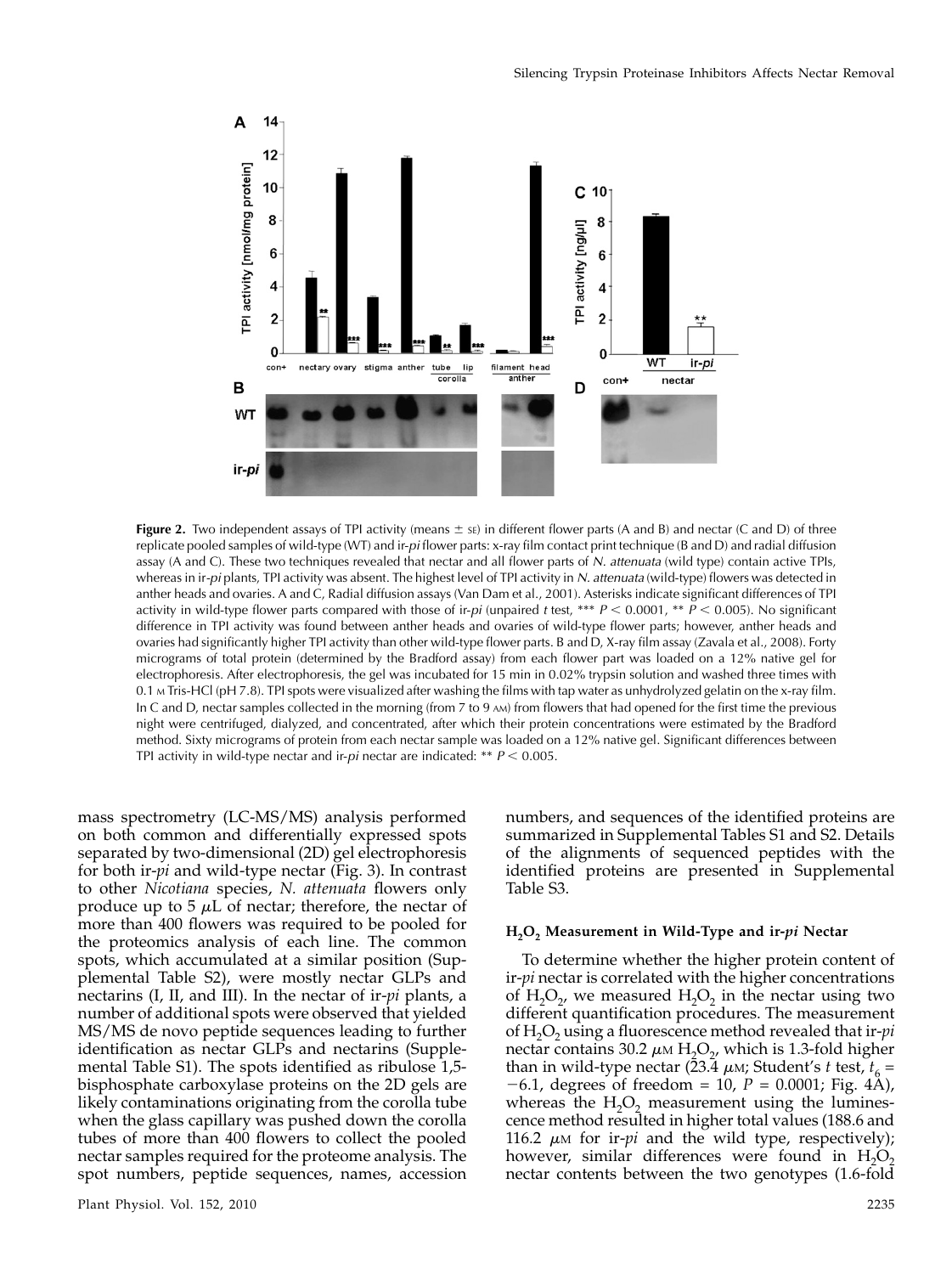

Figure 3. Proteomic maps of 2D separated wild-type (A) and ir-pi (B) nectar proteins. Nectar (2 mL) was collected from N. attenuata flowers between 7 and 9 AM, centrifuged, dialyzed, and concentrated. Nectar protein concentration was estimated by the Bradford method. Approximately 250  $\mu$ g of protein was resolved on 11-cm IPG strips of pH range 3 to 10 (isoelectric focusing), further separated on 12% acrylamide SDS-PAGE gels, and stained with Bio-Safe Coomassie Brilliant Blue G-250 stain. Gels were scanned and images analyzed using PDQuest software. Representative protein profiles of pooled wild-type (WT) nectar and ir-pi nectar from 30 plants from each genotype were analyzed. Numbers indicate protein spots that are different on the two gels, and letters indicate protein spots that are similar on the two gels. For identities of the protein spots, see Supplemental Tables S1 and S2.

in ir-*pi* compared with the wild type;  $t_7 = -4.3$ , degrees of freedom = 12,  $P = 0.001$ ; Fig. 4B).

## H<sub>2</sub>O<sub>2</sub> in Nectar and Its Influence on Nectar Removal from N. attenuata Flowers in Nature

To determine whether nectar  $H_2O_2$  levels observed in ir-pi flowers are responsible for the lack of nectar removal, we measured nectar removal from flowers that had been supplemented with sugar solutions or a solution containing sugar and GOX on three consecutive nights. Significantly less nectar was removed by floral visitors in flowers supplemented with both sugar and GOX than in flowers supplemented only with the sugar solution (paired t test,  $t_{17} = -3.01$ , P = 0.02 [June 29];  $t_{18} = -4.95$ ,  $P = 0.001$  [June 30];  $t_{18} = 4.45$ ,  $P = 0.002$  [July 1]; Fig. 5A). To clarify which of the two,  $H_2O_2$  or the GOX protein, was responsible for the reduction in nectar removal, we conducted the same experiment with two additional treatments, first by supplementing the nectar of wild-type flowers with sugar and boiled GOX (boiling denatures the GOX and prevents it from producing  $H_2O_2$  from Glc), and second by supplementing wild-type nectar with a solution containing sugar, GOX, and catalase, which enzymatically degrades the  $H_2O_2$  produced by the GOX. Each of these two treatments was tested in separate experiments against sugar and sugar plus GOX treatments (Fig. 5,  $\dot{C}$  and D).  $\dot{H}$ <sub>2</sub>O<sub>2</sub> levels in nectar supplemented with the sugar and GOX solution were nearly double those of the nectar supplemented with only the sugar solutions or the nectar supplemented with sugar and boiled GOX (ANOVA,  $F_{2,12}$  = 16.08, P =

0.0004; Fig. 5B).  $H_2O_2$  levels in GOX-supplemented nectar resembled those measured in the nectar of ir-*pi* flowers (Fig. 4A). Native floral visitors removed significantly less nectar from flowers supplemented with sugar plus GOX than from flowers supplemented with only sugar or sugar and boiled GOX (ANOVA,  $F_{2,26}$  = 7.79,  $P = 0.002$ ; Fig. 5C). The repellent effect of  $\angle$ OX was also reversed by adding catalase to the GOX solution, which resulted in an increased nectar re-



**Figure 4.** H<sub>2</sub>O<sub>2</sub> concentrations (means  $\pm$  sE) in wild-type (WT) and ir-pi N. attenuata nectar. Nectar was collected in the early morning from newly opened flowers of seven replicate plants (one plant for each).  $H_2O_2$  levels were immediately measured by the Amplex Red  $H_2O_2/2$ peroxidase assay (A) and the luminol chemiluminescence method (B). Significant differences between ir-pi and wild-type plants were determined with Student's *t* test (\*\*  $P = 0.001$ , \*\*\*  $P = 0.0001$ ).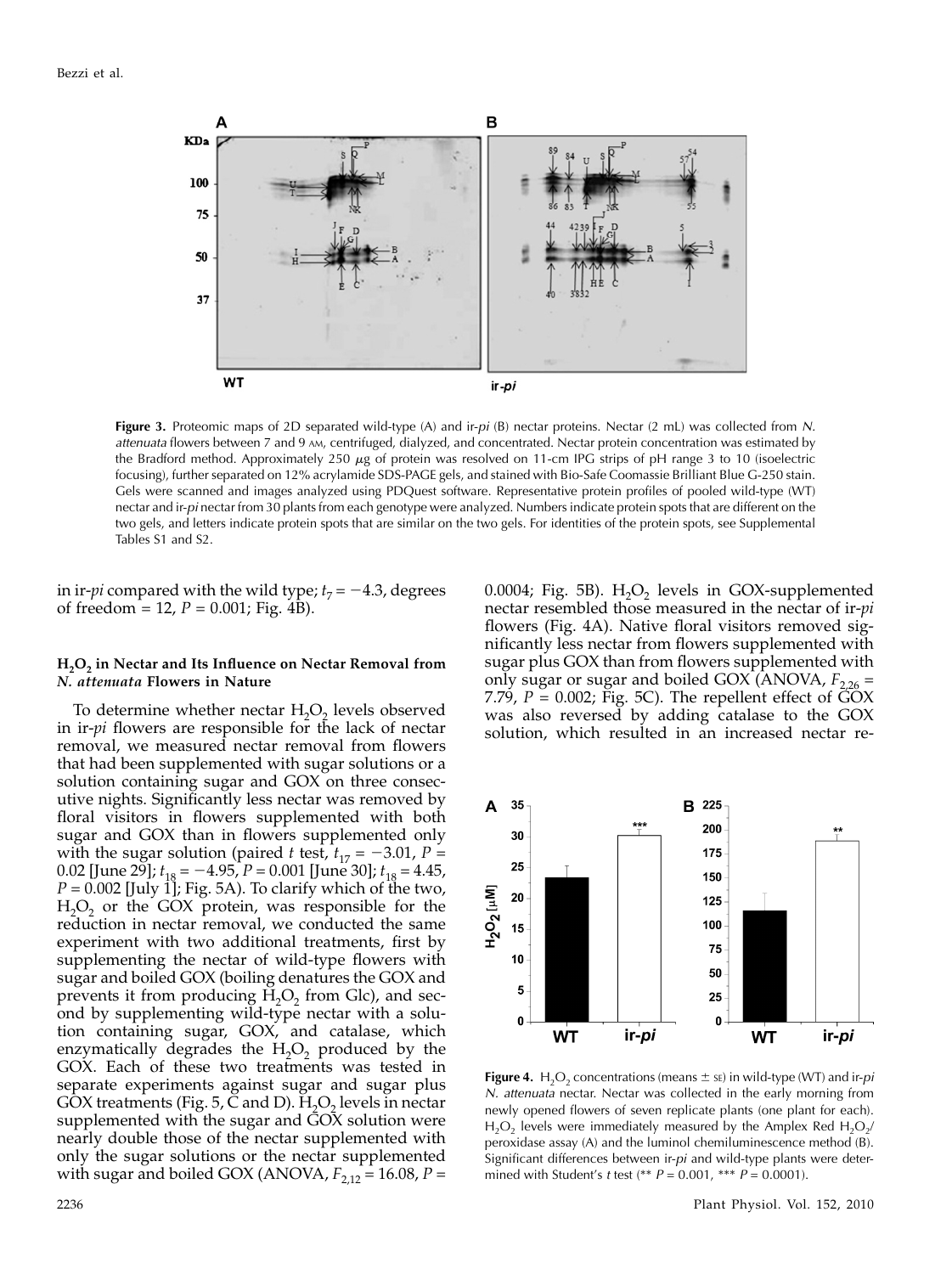

Figure 5. The addition of GOX and the resulting increase in nectar  $H_2O_2$  levels impede nectar removal in N. attenuata flowers. Rates of nectar removal by the native community of flower visitors were estimated by the standing nectar volume at dawn of wildtype flowers that had opened the previous night and were supplemented with sugar, GOX, boiled GOX, or catalase in various combinations to manipulate nectar H<sub>2</sub>O<sub>2</sub> levels. A, Mean  $\pm$  se (n = 10) nectar volume per flower at dawn in wild-type flowers that had 10  $\mu$ L of a sugar and GOX (sugar + GOX) or a sugar-only solution added to their nectar the previous evening when they opened. B, Mean  $\pm$  se (n = 10) nectar volume per flower in wild-type flowers that had 10  $\mu$ L of a sugar and GOX (sugar + GOX), a sugar and boiled GOX (GOX-b), or a sugar-only solution added to their nectar the previous evening when they opened. C, Mean  $\pm$  se (n = 5) nectar H<sub>2</sub>O<sub>2</sub> levels after treating flowers as described in B. D, Mean  $\pm$  se (n = 14) nectar volume per flower in wild-type flowers that had 10  $\mu$ L of a sugar and GOX (sugar + GOX), a sugar, GOX, and catalase, or a sugar-only solution added to their nectar the previous evening when they opened. Significant differences in A were determined by a paired Student's t test; significant differences in B, C, and D were determined by ANOVA and compare treatments with the "sugar controls." Asterisks indicate significant differences among treatments (\*  $P < 0.05$ , \*\*  $P < 0.01$ , \*\*\*  $P < 0.001$ ).

moval by nearly 20% (Mann-Whitney U test,  $U = 84$ ,  $P = 0.05$ ,  $n = 14$ ; Fig. 5D).

# Floral Visitors

Using black light traps, we examined the community of potential floral visitors in the experimental area during N. attenuata's flowering period (middle of May to the end of June) from 2005 to 2009. While the population size of day-active hummingbird (Archilochus alexandrii) was comparable among the years, the size and composition of the night-active moth populations differed substantially among the field seasons. The tobacco hornworm (M. sexta) was rare during all years (less than one moth trapped per week), but the tomato hornworm (Manduca quinquemaculata) was present in all years, with at least one moth trapped per night (except during 2009, when this species was completely absent). 2007 was an outbreak year for M. quinquemaculata, and at least four moths trapped per night. The most abundant hawkmoth species, the white-line sphinx moth (Hyles lineata), was particularly abundant in 2005, when more than 100 moths could be trapped per night. From 2006 to 2008, an average of five to 10 H. lineata were observed per night,

but in 2009, only one moth of this species could be found per week. A fourth hawkmoth species, the ash sphinx (Sphinx chersis), was only consistently observed in 2007, when one moth could be trapped per night. The tobacco budworm (Heliothis species) and antlions (Paranthaclisis species) were recorded only between 2007 and 2009, and the populations of both species varied greatly. In 2007, more than 10 Heliothis individuals could be found per night, in 2008, five individuals, and in 2009, only one individual per night could be found. Adult antlions were abundant in 2009, when at least 30 individuals were observed per night, in 2007, around 15 individuals, and in 2008, less than 10 per night were observed.

## DISCUSSION

In four field seasons, we found that less nectar was removed by the native community of floral visitors from the flowers of N. attenuata plants silenced in TPI production compared with the flowers of wild-type plants. The effects on nectar removal were consistent, although the insect community that visited the flowers varied significantly among the different field seasons,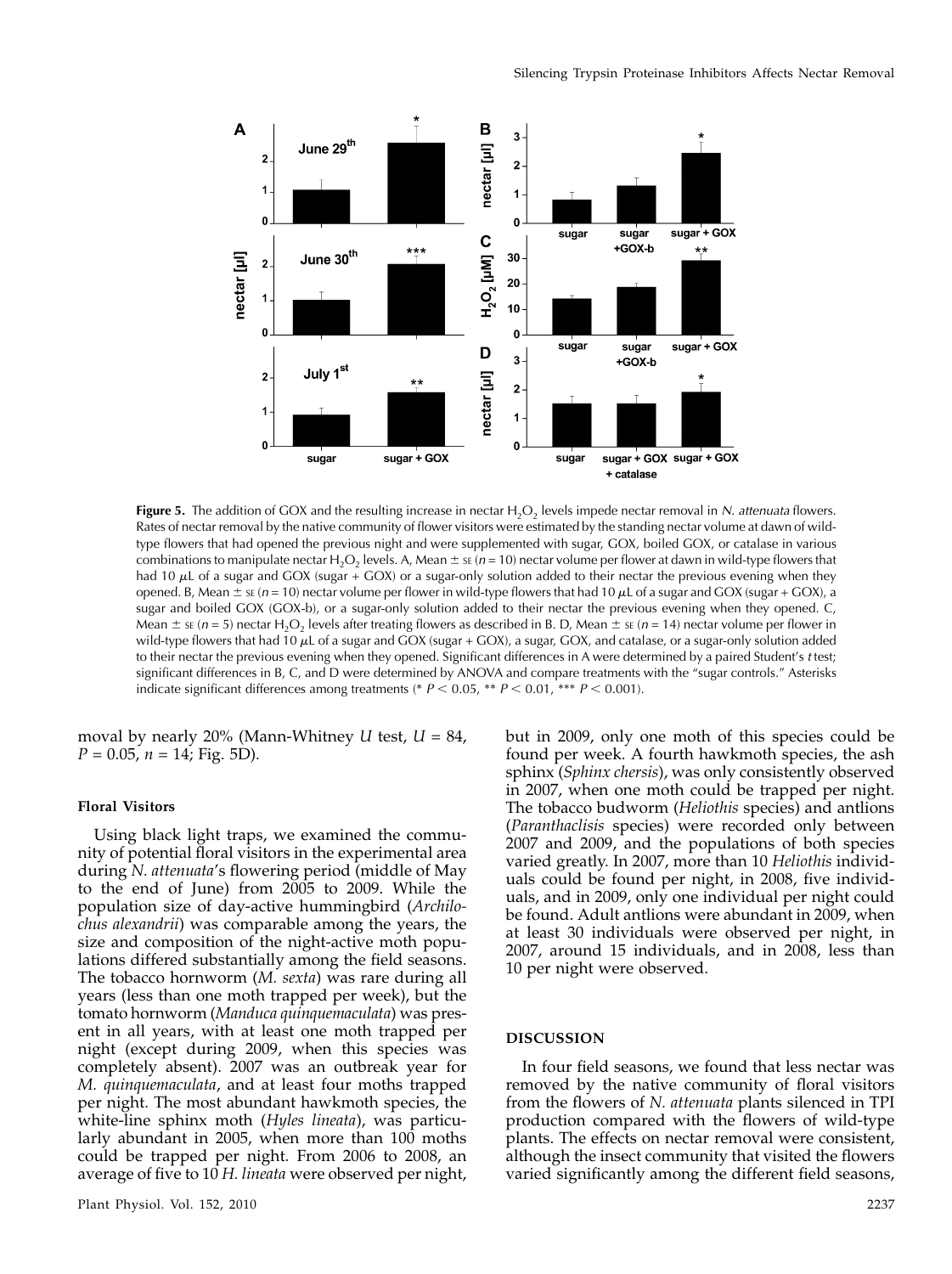suggesting that the entire community of nectar feeders, rather than just select members, was affected by changes in nectar quality that resulted from the silencing of TPIs. While TPIs are absent from the nectar of TPI-silenced plants, the total protein content as well as the number of proteins and  $H_2O_2$  levels are increased compared with nectar of wild-type plants. We demonstrate, by supplementing nectar with Glc as a substrate and Glc oxidase as an enzyme to produce  $H_2O_2$ , that the elevated  $H_2O_2$  levels found in the nectar of ir-*pi* flowers is sufficient to account for the reduction in nectar removal by the native nectar feeders.

High-resolution bottom-up mass spectrometric analysis of wild-type and ir- $pi$  nectar proteins, separated on 2D polyacrylamide gels (Fig. 3), revealed that both lines contained proteins identified as nectarins (nectarins I–III) and nectar GLPs (Supplemental Table S2). Nectarins have been also identified in ornamental tobacco's floral nectar by Carter et al. (1999), who reported the presence of an array of proteins (nectarins I–IV). They also demonstrated that nectarin I has dismutase activity, which converts superoxide to  $H_2O_2$ in the nectar redox cycle. GLPs are also known to have an oxalate oxidase activity (Lane et al., 1993; Lane, 2000) and superoxide dismutase activity (Bernier and Berna, 2001), both of which can produce  $H_2O_2$  at levels that are toxic to microbes (Peng and Kuc, 1992) and herbivores (Ramputh et al., 2002). The sequence analysis of the differentially accumulated protein spots in ir-pi N. attenuata nectar revealed the presence of additional nectarins and nectar GLPs, but with different protein sequences (Supplemental Table S1) from those that are common between the two lines (Supplemental Table S2); these proteins also migrated to different positions on the 2D gel. Therefore, the structures of these proteins also likely differ, suggesting that silencing TPIs in N. attenuata influences the posttranslational modification of proteins in nectar. The involvement of protease inhibitors in protein processing and secretion has been shown in various organisms, but not in plants. For example, in mammals, Ser proteases inhibitors are known to inhibit protein secretion in kidneys (Iwashita et al., 2003). In general, PIs are thought to affect protein processing, especially in bacterial systems that require proteases for protein maturation and processing (Coutte et al., 2001). How TPIs affect the processing and the secretion of nectar protein in N. attenuata is not clear, but our data clearly show that silencing TPIs increases nectar protein accumulation, which in turn suggests that proteases might also be required in the maturation and/or secretion of nectar proteins. It would be particularly interesting to examine if endogenous PIs influence the system of PI targeting to vacuoles and extracellular locations that has been elegantly described for the stigmas of N. *alata* (Johnson et al., 2007).

The analysis of TPI activity in nectar and in different flower parts of ir-*pi* plants revealed that none of these contain any active TPIs, which is also true for the leaves of ir-pi plants (Steppuhn and Baldwin, 2007),

suggesting that either all active TPIs in both leaves and flowers are expressed by a single gene (Wu et al., 2006) or that the RNA interference construct used for this line also affects the expression of TPI-related genes located in the flowers. In wild-type flower parts, most TPI activity is found in the anther heads and ovaries (Fig. 2); here, TPIs have been hypothesized to function as protective agents against fungal infection and insect damage, as demonstrated by Heath et al. (1997). The presence of active TPIs in pollen suggests a possible defensive role in protecting the anther heads of N. attenuata plants against pollen-collecting insects.

Given that only the nectar proteomic analysis and  $H<sub>2</sub>O<sub>2</sub>$  measurements revealed differences between the nectar of wild-type and ir-*pi* flowers, several hypotheses that might explain the differences in nectar removal in the field could be excluded, but two remain. The differences in nectar removal could be due to either the direct repellent effects on nectar feeders of either (1) the increased levels of nectarins and GLPs or (2) the  $H_2O_2$  levels produced by these proteins. The first hypothesis seems unlikely, since several studies suggest that nectar proteins are nutritionally important for some pollinating insects such as butterflies and dung flies; on the other hand, however, the presence of proteins that have an anti-herbivore effect cannot be excluded (Peumans et al., 1997). Falsification of this hypothesis would require the ability to produce plants with high or low levels of nectarins and/or the GLPs that do not produce  $H_2O_2$  or to heterologously express and purify these proteins in sufficient quantities so that they could be added to the nectar of wild-type plants in active and denatured forms. The experiments conducted here are consistent with a direct repellency of  $H_2O_2$ .

The  $H_2O_2$  levels in N. attenuata were in the range of those observed by Carter and Thornburg (2000), who showed that nectar from Nicotiana tabacum, Nicotiana plumbaginifolia, and N. alata had  $H_2O_2$  concentrations of 20 to 4,000  $\mu$ m. At these concentrations, H<sub>2</sub>O<sub>2</sub> might have an antibacterial effect, as these are significantly higher than the concentrations known to be lethal to cells (10–100  $\mu$ <sub>M</sub>; Halliwell and Gutteridge, 1999). While keeping nectar sterile may have clear advantages for the plant, it is not clear why high levels of  $H_2O_2$  are repellant to nectar-feeding insects. Perhaps nectar with "mouthwash" qualities could have antimicrobial effects on the beneficial microflora of the insect's mouth and digestive parts. Plants have many means of enhancing the "shelf life" of their nectar; antimicrobial properties are known for terpenoids (Deans and Watermann, 1993) and proteins such as lipases (Oh et al., 2005) and lectins (Peumans et al., 1997), and these may allow plants to keep their nectar from fermenting without repelling pollinators.

Several years ago, we identified a population of N. attenuata growing in Arizona that was naturally deficient in TPI production (Glawe et al., 2003; Zavala et al., 2004a; Wu et al., 2008). This ecotype, in which a frame-shift mutation in the TPI gene causes it to be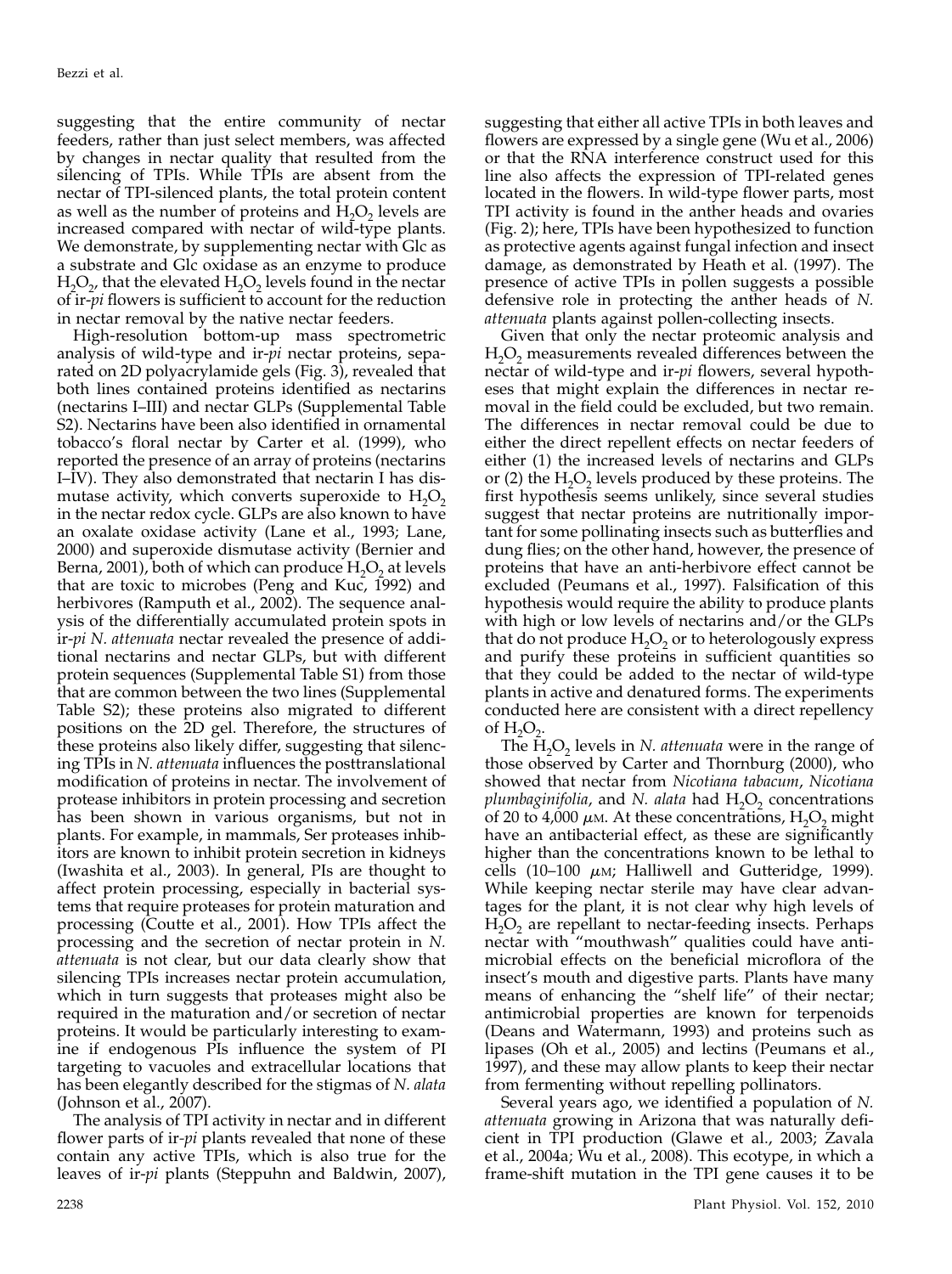destroyed by nonsense-mediated decay of the TPI transcripts (Wu et al., 2007), completely abolishes its ability to accumulate transcripts or active TPIs. Interestingly, recent field studies have demonstrated that this Arizona genotype accumulates very low levels of nectar (only one-third of that of the TPI-producing Utah genotype). We hypothesize that this very low rate of nectar accumulation is an adaptation to the loss of this ecotype's ability to produce TPIs and the resulting high levels of  $H_2O_2$  in its nectar, with its associated deterrent effect on pollinators. While nectar constituents that deter nectar removal can have a positive effect on plant fitness by altering pollinator behavior, as has been shown for nectar nicotine (Kessler et al., 2008), different nectar repellants may elicit different responses in their flower visitors, and the only solution to the deterrent effect of high nectar  $H_2O_2$  levels may simply be not to produce nectar. The success of such "cheating" strategies will be frequency dependent, and much more work needs to be done in natural populations in which the Arizona ecotype occurs to measure the frequency of the low-nectar genotypes, the  $H_2O_2$  levels of their nectar, and their outcrossing rates to evaluate this evolutionary scenario.

This study has demonstrated that the loss of an important defense gene, such as TPI, substantially alters how plants interact with floral insect visitors. Before this study, TPIs were known for their antidigestive activity in guts of herbivores (Zavala et al., 2004b), for their antimicrobial function against insect pathogens (Heath et al., 1997), and for playing a role in seed development (Suk-Fong et al., 2006). Here, we provide evidence for a role for TPIs in the processing and secretion of nectar proteins, which, in turn, results in higher levels of nectar  $H_2O_2$ . In conclusion, we would like to point out that this work underscores the value of analyzing the phenotypes of transformed plants in natural habitats. Had the floral visitors not told us that there was something unusual about the nectar of ir-pi plants, we would never have started this line of research.

## MATERIALS AND METHODS

#### Plant Material and Growth

Nicotiana attenuata (Solanaceae) seeds were originally collected in a native population growing at the DI Ranch near Santa Clara, Utah (Baldwin and Ohnmeiss, 1993). All experiments were performed with the 14th (for EV, ir-pi, and ir-pmt/pi) or 22nd generation inbred line of wild-type N. attenuata plants. N. attenuata wild-type and EV plants are comparable for all ecologically relevant traits and thus can both be used as control plants for other transformed N. attenuata lines (Schwachtje et al., 2008). Line A-04-186-1 was used as ir-pi, and line A-04-103-3 was used as ir-pmt/pi; these lines are fully characterized (Steppuhn et al., 2004; Zavala et al., 2004a, 2004b; Steppuhn and Baldwin, 2007). Plants used for glasshouse experiments were germinated and grown as described previously by Kruegel et al. (2002). N. attenuata seeds were sterilized, induced to germinate by a 1-h treatment with 0.1  $\mu$  GA<sub>3</sub> and 50 $\times$ (v/v) diluted liquid smoke (House of Herbs; Baldwin et al., 1994), and then germinated on sterile phytagel agar with Gamborg B5 medium (Duchefa; www.duchefa.com) with 26°C/16 h of light and 24°C/8 h of dark. Ten-day-old seedlings were planted into soil in Teku pots and, once established, transferred to 1-L pots and grown in the glasshouse at  $26^{\circ}$ C to  $28^{\circ}$ C under 16 h of light supplemented by Philips Sun-T Agro 400 Na lights (www.philips.com).

Plants grown in natural populations at the Lytle Ranch Preserve research station were germinated as described above. Seedlings were transferred to Jiffy 703 pots (www.jiffypot.com) and grown in a shade house for 30 d. Young seedlings were watered every other day and fertilized twice with an iron solution (stock solution of 2.78 g of  $FeSO<sub>4</sub>·7H<sub>2</sub>O$  and 3.93 g of Triplex in 1 L of water, 100-fold diluted). Young wild-type and ir-pi/ir-pmt plants (for the 2005 and 2006 field seasons) or EV and ir-pi plants (2007 and 2009 field seasons) were planted in a paired design in a field plot. All pairs were at least 3 m apart, and plants within a pair were at least 1.5 m apart.

#### Nectar Volume and Nectar Sugar Measurement

To determine if the different genotypes differed in the amount of nectar they accumulated in their flowers and whether the native floral visitors exhibited preferences for the nectar produced by the different genotypes, we measured the standing nectar volume from the flowers of field-grown plants the morning after the first night the flowers were open. To determine the nectar accumulation without the influence of floral visitors, plants were covered with mesh bags (Breather plant bags; www.kleentest.com), which allowed for evapotranspiration but excluded floral visitors. The same plants remained uncovered on another day to measure the effect of floral visitors on standing nectar volume. Nectar volume was measured between 5:00 and 7:00  $A$ M with a 25- $\mu$ L glass capillary as described by Kessler and Baldwin (2007). The volume of two flowers per plant was measured, and the average was taken to calculate standing nectar volume per plant. Similarly, we measured nectar sugar concentrations of two flowers per plant (mesh bagged) with a portable refractometer (Kessler and Baldwin, 2007).

#### Measurement of Floral Volatiles

Single flowers that were about to open were covered with plastic cups connected to coconut-charcoal air-sampling traps (ORBO-32; Sigma; sigmaaldrich. com). Air was drawn from the cup through the charcoal traps in an open-flow trapping system from 6:00 PM when flowers had just opened until 10:00 AM the following morning. Traps were stored at  $-20^{\circ}$ C until elution. Compounds were eluted by spiking each trap with 4  $\mu$ L of tetralin (2 ng  $\mu$ L<sup>-1</sup> dichlormethane) as an internal standard and subsequently eluted with 350  $\mu$ L of dichlormethane into gas chromatography (GC) vials.

Volatile analysis was performed by ultra-high-resolution 2D GCxGC-TOF analyses as described by Gaquerel et al. (2009). An Agilent 6890N gas chromatograph equipped with an Agilent 7683 autoinjector (http://www. agilent.com) and a 4D thermal modulator (LECO; http://leco.com) was used to conduct the 2D GCxGC separations. This gas chromatograph was coupled with a LECO Pegasus III TOF mass spectrometer. The GC inlet and transfer line were held at 250°C. Splitless injections of 1  $\mu$ L were made onto an RTX-5MS column (20 m  $\times$  250  $\mu$ m i.d.  $\times$  0.1  $\mu$ m; Restek; http://www.restek.com) for the first dimension separation (i.e. column 1 [C1]) of the GCxGC system. The collected C1 effluent was transferred to a DB-17 column 2 (C2) of the GCxGC system (0.89 m  $\times$  100  $\mu$ m i.d.  $\times$  0.1  $\mu$ m; Agilent Technologies) every 6 s (modulation time). C1 was held at 40°C for 5 min and then increased at 5°C per minute to 190 $^{\circ}$ C and finally increased at 25 $^{\circ}$ C per minute to 250 $^{\circ}$ C, where it was held for 5 min. C2 was initially set at 45°C and followed the same temperature program as C1, giving a total run time of 45 min. The modulator was maintained at a temperature 30°C higher than C1. The ion source was maintained at 250°C. Data were collected, after a solvent peak delay of 120 s, in the mass-to-charge ratio range 50 to 300, at a rate of 200 spectra per second. Data were processed as described by Gaquerel et al. (2009).

#### Nicotine Concentration of Nectar

Nectar was collected in the morning (6:00–8:00 AM) from newly opened flowers. Nectar of five flowers was collected in one GC vial. Ten microliters of nectar was transferred to a 1.5-mL Eppendorf tube and dissolved in 50  $\mu$ L of methanol and 0.04% (v/v) acetic acid spiked with 1 ng  $\mu \text{L}^{-1}$  nicotine-D<sub>3</sub> as an internal standard. Particulate matter was removed by centrifugation (10 min at 12,000g). Ten microliters of the solution was injected into an Agilent 1100 HPLC system connected with a Bruker-MicroToF (www.bruker.com) mass spectrometer operated in electrospray ionization positive mode with a capillary exit voltage of 130 V. Separations were achieved with a gradient solvent program (solvent A: 10 mm ammonium bicarbonate, pH 10; solvent B: acetonitrile) on a Phenomenex Gemini NX,  $3-\mu$ m,  $2-\times 50$ -mm C-18 reversephase column with the following HPLC program: 10% B isocratic for 2 min,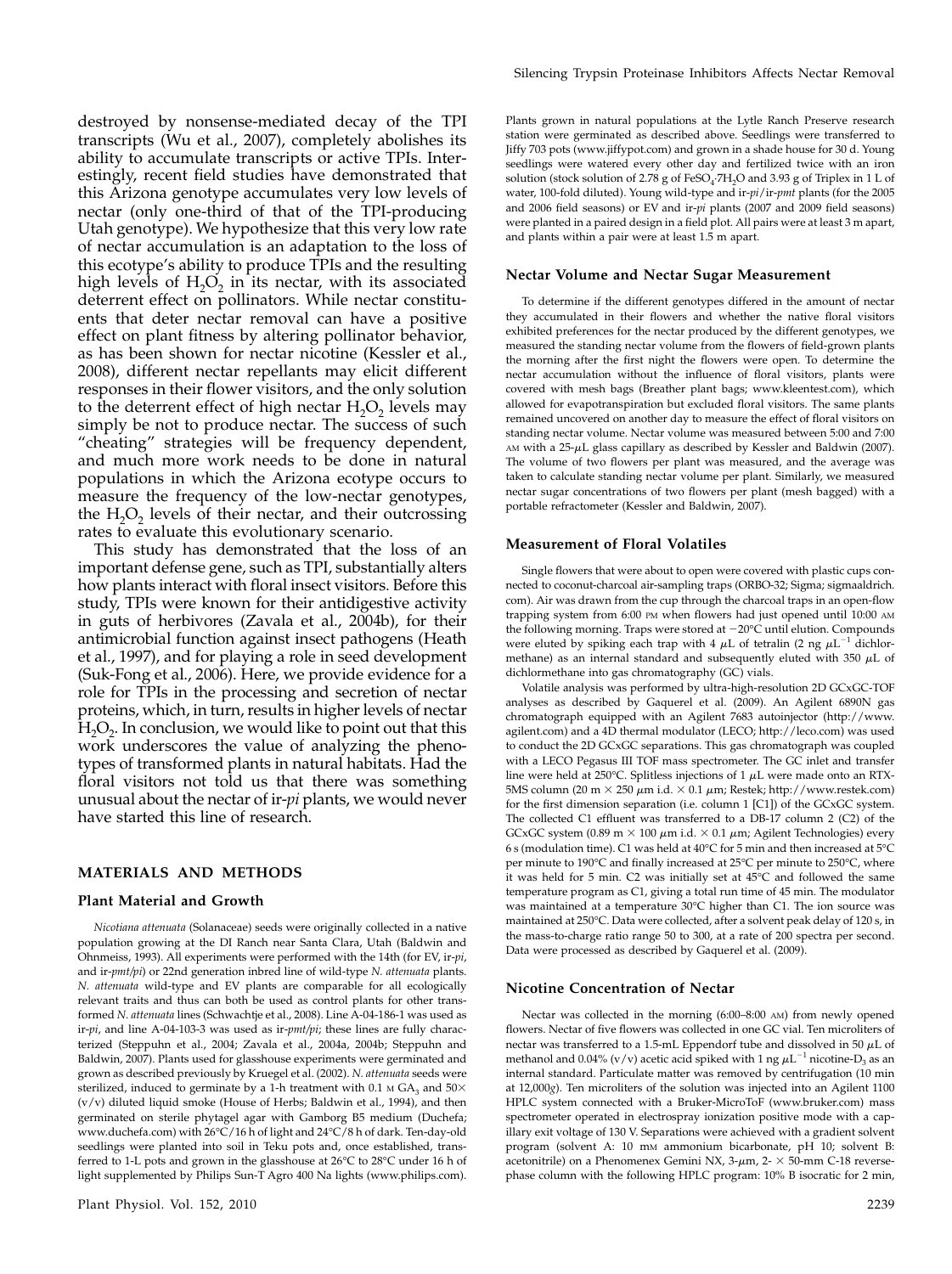linear gradient to 80% B in 5 min, and isocratic at 80% B for 3 min. The column was reconditioned for 7 min between injections.

## Protein Extraction and TPI Activity Determination in Flower Parts

To determine whether TPI activity varied among flower parts and between N. attenuata wild-type and ir-pi flowers, we extracted protein from different flower parts pooled from three replicate wild-type and ir-pi N. attenuata plants. Briefly, the plant material was weighed in an Eppendorf tube (300 mg fresh weight), crushed in liquid N<sub>2</sub>, and thawed on ice; then, 250  $\mu$ L of protein extraction buffer (Jongsma et al., 1994) was used for every 100 mg of tissue. After vortexing, flower part tissues were completely suspended and centrifuged at 4°C for 20 min at 12,000g. The clear supernatants were transferred to fresh Eppendorf tubes and kept on ice until analysis. Protein concentration of the flower part samples was determined by the Bradford method (Bradford, 1976) with bovine serum albumin (Sigma) as a standard.

Nectar collected (approximately 2 mL obtained from about 400 flowers) for proteomic analysis was dialyzed for 8 h using benzoylated dialysis tubing (Sigma-Aldrich; www.sigmaaldrich.com) and subsequently concentrated using an Eppendorf concentrator 5301 (http://www.eppendorf.de). Finally, nectar protein concentration was estimated by the Bradford method with bovine serum albumin as a standard.

TPI activities were measured using the radial diffusion assay described by Van Dam et al. (2001) using bovine trypsin (Sigma) dissolved in agar. For TPI activities, different solutions of increasing concentrations of soybean trypsin inhibitor (Boehringer Mannheim) were prepared and used to obtain a standard curve. In addition to the radial diffusion assay, TPI activities were also determined after native gel electrophoresis with an x-ray film assay (Konica x-ray film; Zavala and Baldwin, 2006) as follows. Protein from the different flower parts (40  $\mu$ g) was loaded on an 18- $\times$  16-cm (12%) native polyacrylamide gel. The gels were then subjected to electrophoresis for 3 h at  $22^{\circ}$ C at 40 mA using a vertical electrophoresis tank (SE 600; Hoefer). After electrophoresis, the gels were equilibrated three times in 0.1 <sup>M</sup> Tris-HCl (pH 7.8) for 10 min and then incubated in 0.02% bovine trypsin for 15 min under shaking. The gels were then washed twice to remove the excess of trypsin solution and blotted for 15 min on an x-ray film. TPI spots were visible after washing the films with tap water, and the bands with TPI activity were visualized as unhydrolyzed gelatin on the x-ray film. Finally, the films were dried and photographed.

# Identification of Floral Nectar Proteins by 2D Gel Electrophoresis

We analyzed the protein contents in N. attenuata wild-type and ir-pi nectar to reveal the effects of silencing TPIs on N. attenuata nectar proteome. For this, we collected 2 mL of nectar of each genotype, from which an equal amount  $(250 \,\mu$ g) of nectar proteins (obtained as described previously) was used for the 2D gel analysis.

The 2D gel electrophoresis procedure was conducted as described (Giri et al., 2006). For the first dimension separation, 12-cm immobilized pH gradient (IPG) strips (pH3-10 NL; Bio-Rad; www.bio-rad.com/amplification) were rehydrated (200 mL of rehydration buffer) with 250  $\mu$ g of nectar protein from each genotype. After being rehydrated for 12 to 14 h at room temperature, proteins were focused on a Protean IEF Cell (Bio-Rad) at 20°C and 50 mA current per IPG strip. Before the second dimension separation, the IPG strips were equilibrated with a DTT buffer (3.6 g of urea, 5 mg of dithiothreitol, 1 mL of glycerol, 4.4 mL of 10% SDS, and 1 mL of 0.6 <sup>M</sup> Tris-HCl buffer, pH 6.8, in 10 mL) followed by an iodoacetamide buffer (similar to DTT buffer, with 0.25 g of iodoacetamide instead of dithiothreitol), 20 min each at room temperature under shaking. SDS-PAGE gels (12% ) were used in the second dimension separation and stained with Bio-Safe Coomassie Brilliant Blue G-250 (Bio-Rad). Gel images were taken using a GS-800 calibrated densitometer (Bio-Rad). The spots that were differentially expressed between wild-type and ir-pi nectar samples were excised and subjected to trypsin protein digestion for protein sequence analysis.

## MS and Bioinformatic Analysis of Protein Spots

Nectar proteins were processed on 96-well microtiter plates using an Ettan TA Digester (Amersham Biosciences; www.amershambiosciences.com). The manually excised gel plugs were destained four times with 50  $\mu$ L of acetonitrile/50 mm ammonium bicarbonate and two times with 50  $\mu$ L of 70% acetonitrile for 20 min each. The gel plugs were subsequently air dried for 1 h and digested overnight with 75 ng of trypsin (sequencing-grade porcine trypsin; Promega), and the reaction was carried out in 10  $\mu$ L of 25 mm ammonium bicarbonate at 37°C. The digested protein solutions were mixed with 50  $\mu$ L of extraction buffer (50% acetonitrile and 0.1% trifluoroacetic acid), incubated for 20 min, and transferred to a 96-well plate. The extraction was repeated twice. Finally, the extracted peptides were vacuum dried at 30°C and stored for analysis.

The MALDI-TOF/MS tryptic peptide fingerprint analysis was carried out on a MALDI Micro MX mass spectrometer (Waters; www.waters.com) used in positive reflectron mode using previously reported settings (Giri et al., 2006). The MALDI-TOF spectra were searched against a taxon-specific National Center for Biotechnology Information subdatabase defined by the term "viridiplantae." PLGS version 2.1.5 bioinformatic software was used for all searches (Waters; www.waters.com) with the following parameters: peptide tolerance of 80 ppm, one missed cleavage, carbamidomethyl modification of Cys, variable Met oxidation. An estimated calibration error of 0.05 D and a minimum of four peptide matches were used as the criteria for obtaining positive database hits.

Due to the dearth of protein sequences from N. attenuata public databases, the MALDI-TOF/MS fingerprint analysis revealed only a few proteins. To reveal the character of the many unknown proteins, we used the high accuracy and fragmentation capabilities of a Q-TOF-MS/MS-type mass spectrometer (Q-Tof Ultima; Waters; www.waters.com) to obtain de novo sequences and additional rounds of p-BLASTing. The chromatographic and MS analysis parameters have been published elsewhere (Giri et al., 2006). The ProteinLynx Global Server Browser version 2.1.5 was used for the bioinformatic data processing (deconvolution, baseline subtraction, smoothing), de novo sequence characterization, and database searches. The fragment peptide data were searched against the National Center for Biotechnology Information subdatabase defined by the viridiplantae term, mentioned previously, with the following parameters: peptide tolerance of 20 ppm, fragment tolerance of 0.05 D, estimated calibration error of 0.005 D, one missed cleavage, carbamidomethylation of Cys, and possible oxidation of Met. Amino acid sequences from de novo sequencing were compared for similarities with the UniProt nonredundant ( $\leq$ 100%) database (www.uniprot.org) using the MS-BLAST program (http://dove.embl-heidelberg.de/Blast2/msblast.html) and an inhouse-based search engine. Due to the short amino acid sequence character of the unknown peptides, we batch BLASTed all the peptide sequences obtained from each spot with the protein database. The combined matching probabilities of these peptides increased the chances of identifying target proteins. A consolidated database (sp\_nrdb) containing all nonredundant protein databases (Swiss-Prot, Swiss-ProtNew, SptremblNew, Sptrembl) and the PAM30MS matrix with default settings were used for searches (Shevchenko et al., 2001).

## Quantification of H<sub>2</sub>O<sub>2</sub> Concentration in Nectar

To quantify the  $H_2O_2$  produced within the nectar of wild-type and ir-pi flowers, we measured  $H_2O_2$  in nectar collected in the early morning from bulk collections of newly opened flowers of seven replicate plants.  $H_2O_2$  levels were immediately estimated using two methods.

(1) The Amplex Red  $H_2O_2$ /peroxidase assay kit (A22188) using the TECAN-infinite M200 instrument (http://www.tecan.com). Briefly, the nectar was diluted (1:1, v/v) in  $1\times$  reaction buffer, and then 1  $\mu$ L of the diluted nectar was incubated for 30 min at room temperature under dark conditions, together with  $1\times$  reaction buffer and a working solution containing 100  $\mu$ MM Amplex Red reagent and  $0.2$  units  $mL^{-1}$  horseradish peroxidase. Fluorescence was then measured with a fluorescence microplate reader equipped for excitation in the range of 530 to 560 nm and fluorescence detection at 590 nm. The standard curve was made using a different concentration of  $H_2O_2$ provided in the kit (Supplemental Fig. S5A).

(2) The luminol chemiluminescence method described by Bezzi et al. (2008). Briefly, 100  $\mu$ L of luminol (0.56 mm, dissolved in a borate buffer, pH 9) was mixed together with 100  $\mu$ L of a solution containing cobalt (0.73 mm) and EDTA (2.3 mM). This mixture was then added to diluted nectar dissolved in acetone: ethanol  $(2:1, v/v)$ ; the luminescence emitted from this reaction was then measured using a Labsystems Luminoskan instrument (http://www. gmi-inc.com). The standard curve was made using different concentrations of commercial  $H_2O_2$  (Sigma; Supplemental Fig. S5B).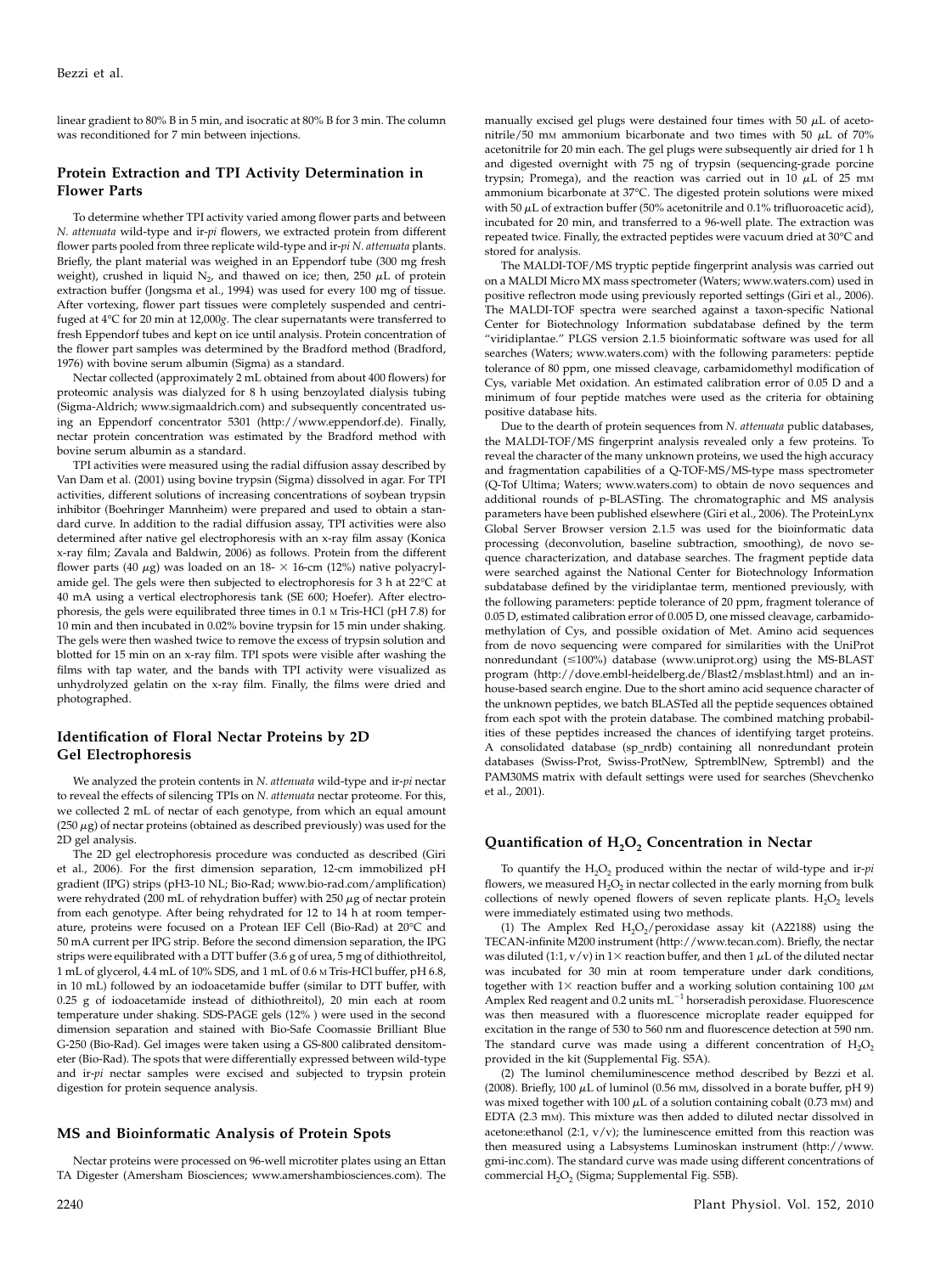# Experimental Manipulation of  $H_2O_2$  Levels of Wild-Type Nectar in the Field

Nectar  $H_2O_2$  levels were increased by adding either a  $40\%$  sugar solution (containing 80% Glc and 20% Suc) alone for control or a sugar solution with added GOX (3.2 units per treatment; type VII from Aspergillus niger; Sigma) to natural nectar in wild-type N. attenuata flowers. Two flowers per plant were treated (one per treatment) by pipetting  $10 \mu L$  of each solution into the corolla tube. All other flowers were removed. For all data in Figure 5 (except A, June 29, and C), plants were covered by mesh tents  $(4 \times 4 \times 2 \text{ m})$  to avoid nectar robbing by Xylocopa species bees. Black lights were placed inside the tents for 2 h after dusk to attract flower visitors into the tents before closure. Nectar volume was measured the next morning between 6:00 and 8:00 AM. The same experiment was conducted for data presented in Figure 5, B and D, with two additional treatments: first, by adding sugar and boiled GOX to the nectar of wild-type flowers, and second, by adding sugar, GOX, and catalase (250 units per treatment; from bovine liver; Sigma) to the nectar. GOX was boiled for 2 h in a water bath and allowed to cool down before being added to the sugar solutions.

#### Supplemental Data

The following materials are available in the online version of this article.

- Supplemental Figure S1. Standing nectar volume from flowers of wildtype, EV, ir-pmt, ir-pmt/pi, and ir-pi plants that were mesh bagged to exclude native floral visitors during the 2005, 2006, 2007, and 2009 field seasons (related to Fig. 1).
- Supplemental Figure S2. VOCs released from individual flowers of plants growing in the field plot at Lytle Ranch Preserve (Utah) from wild-type and ir-pi N. attenuata plants.
- Supplemental Figure S3. Nicotine concentration in nectar.
- Supplemental Figure S4. Nectar sugar concentration in field-grown plants.
- Supplemental Figure S5. H<sub>2</sub>O<sub>2</sub> standard curves using Amplex Red H<sub>2</sub>O<sub>2</sub>/ peroxidase assay (A) or luminol chemiluminescence assay (B).
- Supplemental Table S1. Identified proteins accumulated only in ir-pi nectar.
- Supplemental Table S2. Identified proteins accumulated in both wild-type and ir-pi nectar.
- Supplemental Table S3. Alignment details of sequenced peptides (Query) with the identified proteins (Sbjct).

#### ACKNOWLEDGMENTS

We thank Dr. Anke Steppuhn for help with nectar removal measurements in the 2005 field season and Brigham Young University for use of its field station, the Lytle Ranch Preserve.

Received November 29, 2009; accepted February 24, 2010; published February 26, 2010.

# LITERATURE CITED

- Atkinson AH, Heath RL, Simpson RJ, Clarke AE, Anderson MA (1993) Proteinase inhibitors in Nicotiana alata stigmas are derived from a precursor protein which is processed into five homologous inhibitors. Plant Cell 5: 203–213
- Baker H, Baker I (1986) The occurrence and significance of amino acids in floral nectar. Plant Syst Evol 151: 175–186
- Baker HG (1977) Non-sugar chemical constituents of nectar. Apidologie (Celle) 8: 349–356
- Baker HG (1978) Chemical aspects of the pollination of woody plants in the tropics. In PB Tomlinson, M Zimmermann, eds, Tropical Trees as Living Systems. Cambridge University Press, New York, pp 57–82

Baker HG, Baker I (1982) Chemical constituents of nectar in relation to

pollination mechanisms and phylogeny. In M Nitecki, ed, Biochemical Aspects of Evolutionary Biology. University of Chicago Press, Chicago, pp 131–171

- Baldwin IT (2001) An ecologically motivated analysis of plant-herbivore interactions in native tobacco. Plant Physiol 127: 1449–1458
- Baldwin IT, Ohnmeiss TE (1993) Alkaloidal responses to damage in Nicotiana native to North America. J Chem Ecol 19: 1143–1153
- Baldwin IT, Staszak-Kozinski L, Davidson R (1994) Up in smoke. I. Smoke-derived germination cues for postfire annual, Nicotiana attenuata Torr. ex. Watson. J Chem Ecol 20: 2345–2371
- Bernier F, Berna A (2001) Germins and germin-like proteins: plant doall proteins. But what do they do exactly? Plant Physiol Biochem 39: 545–554
- Bezzi S, Loupassaki S, Petrakis C, Kefalas P, Calokerinos A (2008) Evaluation of peroxide value of olive oil and antioxidant activity by luminol chemiluminescence. Talanta 77: 642–646
- Bradford MM (1976) A rapid and sensitive method for quantitation of microgram quantities of protein utilizing the principle of protein-dye binding. Anal Biochem 72: 248–254
- Carter C, Graham RA, Thornburg RW (1999) Nectarin I is a novel, soluble germin-like protein expressed in the nectar of Nicotiana sp. Plant Mol Biol 41: 207–216
- Carter C, Thornburg RW (2000) Tobacco nectarin I: purification and characterization as a germin-like, manganese superoxide dismutase implicated in the defense of floral reproductive tissues. J Biol Chem 275: 36726–36733
- Coutte L, Antoine R, Drobecq H, Locht C, Jacob-Dubuisson F (2001) Subtilisin-like autotransporter serves as maturation protease in a bacterial secretion pathway. EMBO J 20: 5040–5048
- Deans SG, Watermann PG (1993) Biological activity of volatile oils. In RKM Hay, PG Watermann, eds, Volatile Oil Crops: Their Biology, Biochemistry, and Production. Longman Scientific and Technical, Essex, UK, pp 97–111
- Farkas A, Orosz-Kovacs Z, Deri H, Chauhan SVS (2007) Floral nectaries in some apple and pear cultivars with special reference to bacterial fire blight. Curr Sci 92: 1286–1289
- Gaquerel E, Weinhold A, Baldwin IT (2009) Molecular interactions between the specialist herbivore Manduca sexta (Lepidoptera, Sphigidae) and its natural host Nicotiana attenuata. VIII. An unbiased GCxGC-ToF-MS analysis of the plant's elicited volatile emissions. Plant Physiol 149: 1408–1423
- Giri AP, Wunsche H, Mitra S, Zavala JA, Muck A, Svatos A, Baldwin IT (2006) Molecular interactions between the specialist herbivore Manduca sexta (Lepidoptera, Sphingidae) and its natural host Nicotiana attenuata. VII. Changes in the plant's proteome. Plant Physiol 142: 1621–1641
- Glawe GA, Zavala JA, Kessler A, Van Dam NM, Baldwin IT (2003) Ecological costs and benefits correlated with trypsin protease inhibitor production in Nicotiana attenuata. Ecology 84: 79–90
- Halitschke R, Stenberg JA, Kessler D, Kessler A, Baldwin IT (2008) Shared signals: 'alarm calls' from plants increase apparency to herbivores and their enemies in nature. Ecol Lett 11: 24–34
- Halliwell B, Gutteridge JMC (1999) Free Radicals in Biology and Medicine, Ed 3. Oxford University Press, Oxford
- Heath RL, McDonald G, Christeller JT, Lee M, Bateman K, West J, vanHeeswijck R, Anderson MA (1997) Proteinase inhibitors from Nicotiana alata enhance plant resistance to insect pests. J Insect Physiol 43: 833–842
- Horn M, Patankar AG, Zavala JA, Wu JQ, Doleckova-Maresova L, Vujtechova M, Mares M, Baldwin IT (2005) Differential elicitation of two processing proteases controls the processing pattern of the trypsin proteinase inhibitor precursor in Nicotiana attenuata. Plant Physiol 139: 375–388
- Irwin RE, Brody AK (1999) Nectar-robbing bumble bees reduce the fitness of Ipomopsis aggregata (Polemoniaceae). Ecology 80: 1703–1712
- Iwashita K, Kitamura K, Narikiyo T, Adachi M, Shiraishi N, Miyoshi T, Nagano J, Tuyen DG, Nonoguchi H, Tomita K (2003) Inhibition of prostasin secretion by serine protease inhibitors in the kidney. J Am Soc Nephrol 14: 11–16
- Johnson E, Miller E, Anderson M (2007) Dual location of a family of proteinase inhibitors within the stigmas of Nicotiana alata. Planta 225: 1265–1276
- Johnson SD, Hargreaves AL, Brown M (2006) Dark, bitter-tasting nectar